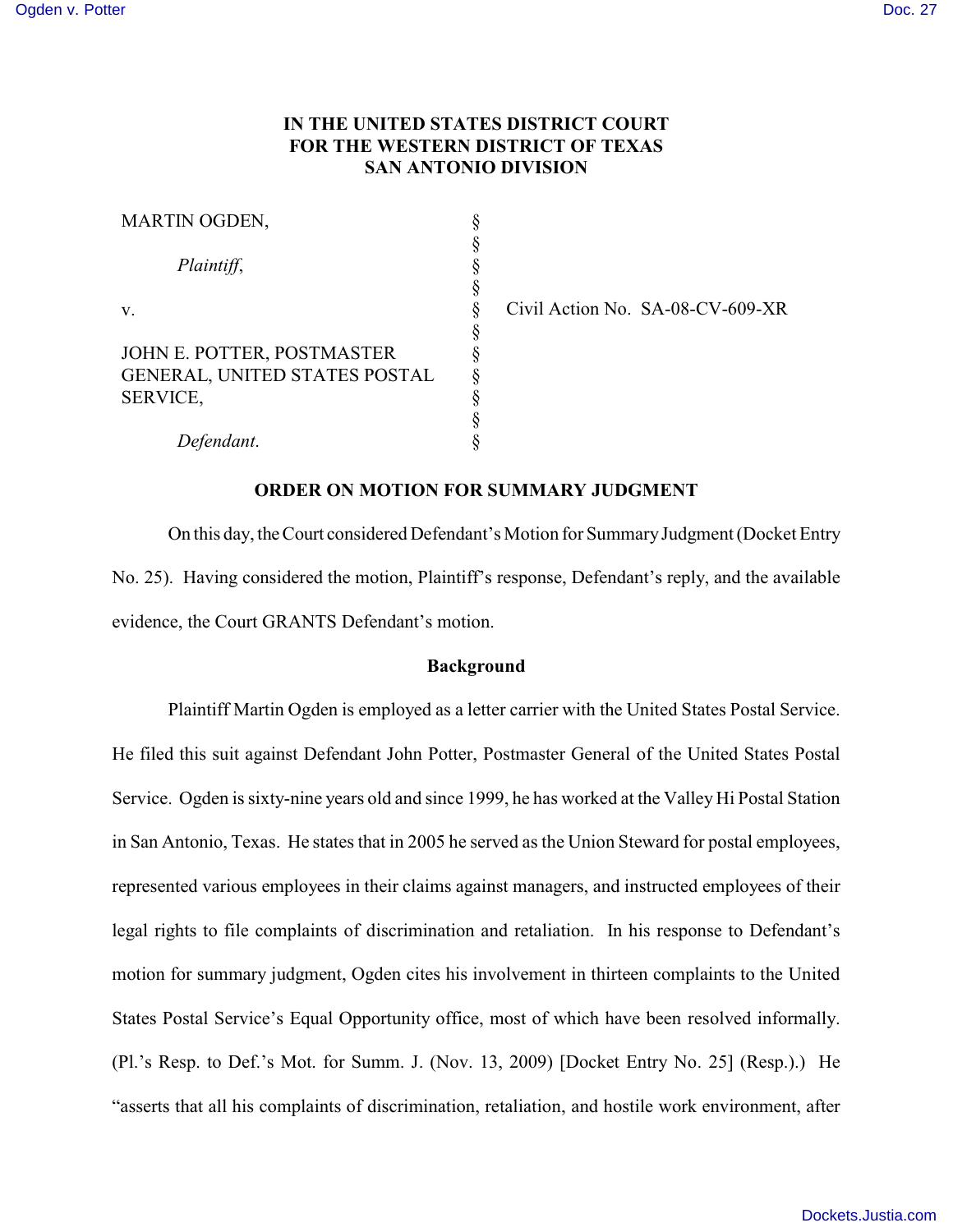2004 have been filed against Mr. Ennis Page." (*Id.*) Ennis Page is Ogden's supervisor.

Ogden bases this lawsuit on claims of age discrimination, retaliation, and hostile work environment in connection with three events that occurred on October 13, 2005, October 17, 2005, and November 3, 2005. (Pl's 1st Am. Compl. (Oct. 6, 2008) [Docket Entry No. 8].) On Saturday, October 8, 2005, Ogden broke his false teeth after biting a piece of bone in a hamburger. He did not suffer any pain and did not need to wear the false teeth during the weekend; however, the broken false teeth caused cuts and pain when he placed them in his mouth. On Tuesday, October 11, 2005, Ogden made an appointment with the Lee Dental Clinic, which was a stop on his mail delivery route, for Thursday, October 13, 2005. So he could attend the Thursday appointment, Ogden completed and submitted a leave request form on October 11.

The Postal Service lost Ogden's leave request form; however, Page testifies that he granted the request. Ogden claims he assumed Page denied his request when told by Page that he would need to handle certain duties on October 13. For purposes of this evaluation, Defendant requests that the Court assume that Page denied the request. Based on a lack of communication between Ogden and Page, it was never clearly indicated to Ogden whether the request for leave was granted or denied. Testimony indicates that Page did not volunteer the information nor did Ogden ask for a specific answer or clarification regarding his request.

Ogden rescheduled his appointment for Monday, October 17, 2005, which he scheduled for a time after his work hours. He submitted a request for one hour and fifteen minutes of auxiliary assistance stating that hisroute was overburdened. The effect of Ogden's request was that he would work a scheduled eight-hour work day with no overtime so he could attend the after-work dentist appointment. The Postal Service denied the request and when Ogden returned to the station with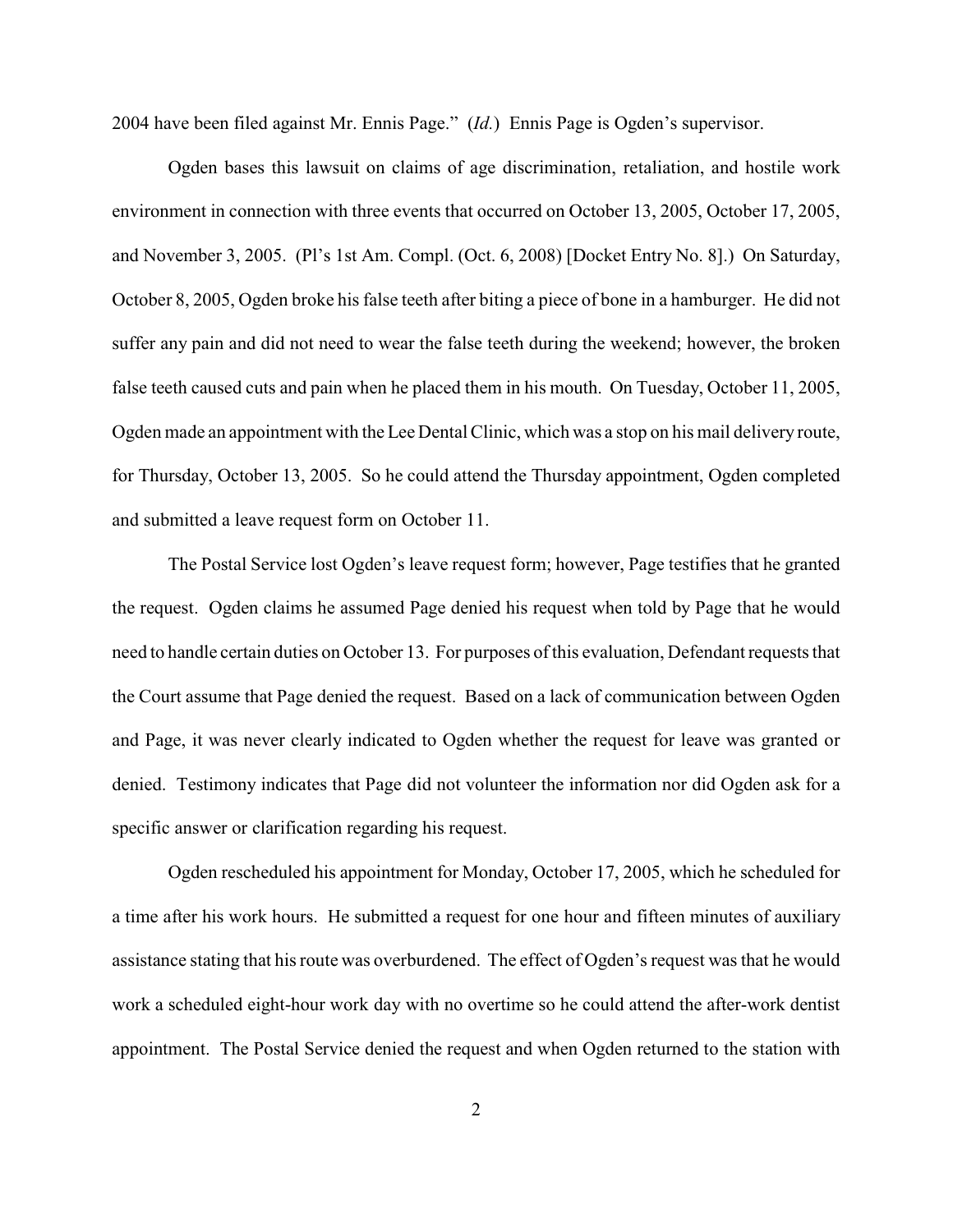undelivered mail, Acting Station Manager Jimmy Rodriguez directed him to complete his route.

Ogden completed the route and visited the dental clinic, which was open beyond its usual operating hours that evening. The repairs were completed over three subsequent visits. The Postal Service approved a request for leave for one of those visits that occurred during scheduled work hours.

On November 3, 2005, Page issued a letter of warning to Ogden for "Unacceptable Performance – Failure to Follow Instructions" in connection with the incident regarding the denial of Ogden's request for auxiliary assistance and the events on October 17, 2005.<sup>1</sup> Ogden protested the letter, and it was rescinded and removed from his personnel file.

# **Procedural History**

Ogden filed an Equal Employment Opportunity Complaint of Discrimination with the Postal Service on December 26, 2005, in connection with the denial of his requests for leave and for auxiliary assistance. He alleged age discrimination, harassment, and retaliation for filing previous grievances. The events surrounding the November 3, 2005, letter of warning were added to his claims. The Equal Employment Opportunity Commission Administrative Judge ruled in favor of the Postal Service on August 29, 2006. The Postal Service issued its Notice of Final Action on September 29, 2006, and Ogden timely appealed the decision to the Equal Employment Opportunity Commission's Office of Federal Operations. The EEOC did not render a decision on the appeal within 180 days, giving Ogden the right to file this civil action in federal court.

Ogden filed this suit on July 28, 2008, and filed his amended complaint on October 6, 2008.

<sup>&</sup>lt;sup>1</sup>The letter of warning states that the events transpired on October 20, 2005. However, it is clear from the record and available testimony that the events occurred on October 17, 2005.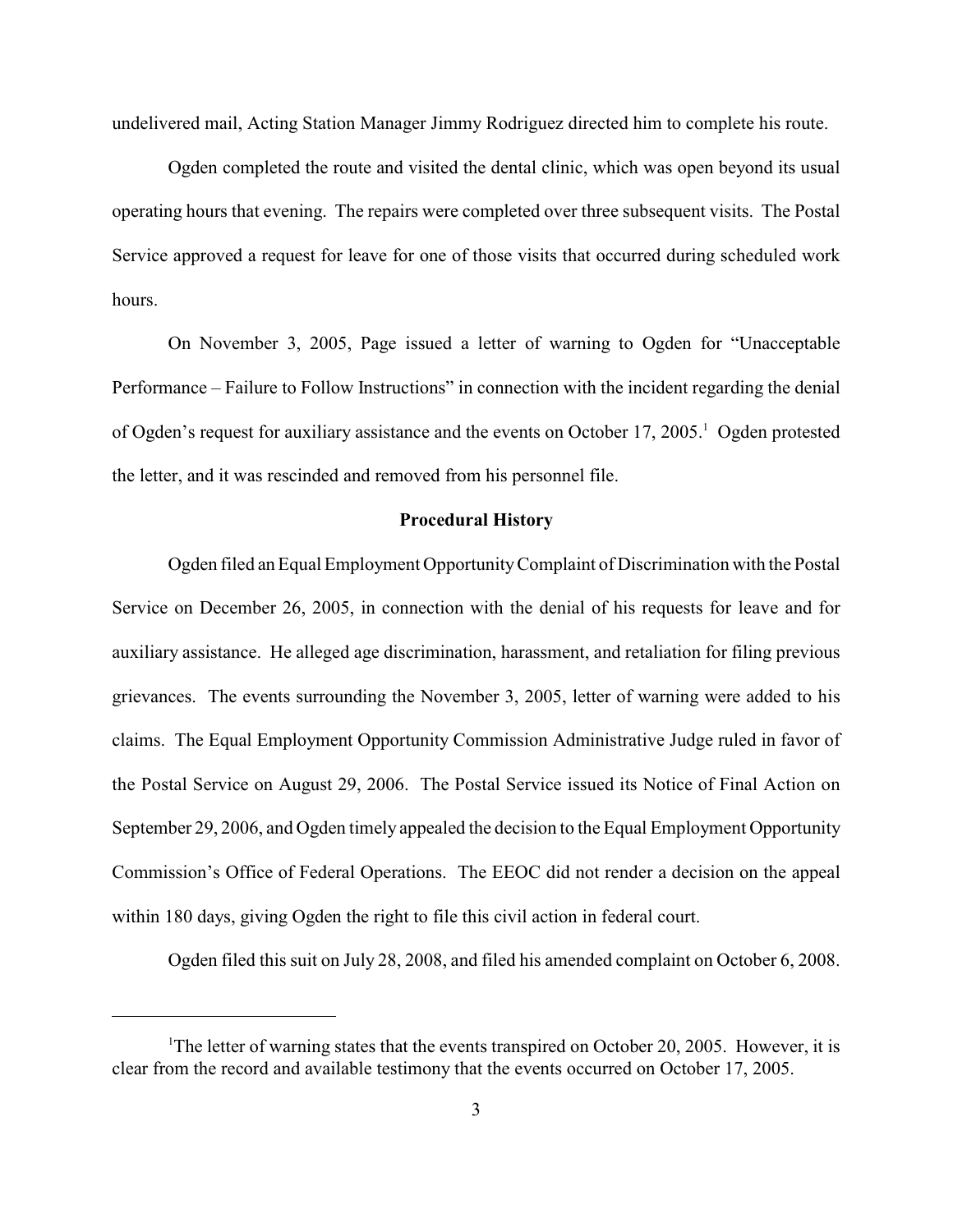In his amended complaint, Ogden asserts claims for age discrimination, hostile work environment, and retaliation. Defendant filed a motion for summary judgment on all of Plaintiff's claims (Def.'s Mot. for Summ. J. (Oct. 29, 2009) [Docket Entry No. 24] (Mot.)) to which Plaintiff responded (Resp.). Defendant submitted a reply in support of their motion. (Def.'s Reply to Pl.'s Resp. to Def.'s Mot. for Summ. J. (Nov. 24, 2009) [Docket Entry No. 26] (Reply).)

### **Legal Standard**

Summary judgment is appropriate if the pleadings, the discovery and disclosure materials on file, and any affidavits show that there is no genuine issue as to anymaterial fact and that the movant is entitled to judgment as a matter of law. FED. R. CIV. P. 56; *Anderson v. Liberty Lobby, Inc.*, 477 U.S. 242, 247, 106 S.Ct. 2505, 91 L.Ed.2d 202 (1986). An issue is 'genuine' if the evidence is sufficient for a reasonable jury to return a verdict in favor of the nonmoving party. *Anderson*, 477 U.S. at 248; *Hamilton v. Segue Software Inc.*, 232 F.3d 473, 477 (5th Cir. 2000). A fact is 'material' if its resolution in favor of one party might affect the outcome of the case. *Anderson*, 477 U.S. at 248; *Wyatt v. Hunt Plywood Co., Inc.*, 297 F.3d 405, 409 (5th Cir. 2002).

The burden is on the moving party to show that "there is an absence of evidence to support the nonmoving party's case." *Freeman v. Tex. Dep't of Criminal Justice*, 369 F.3d 854, 860 (5th Cir. 2004) (citing *Celotex Corp. v. Catrett*, 477 U.S. 317, 325, 106 S.Ct. 2548, 91 L.Ed.2d 265 (1986)). Once the moving party meets its initial burden, the nonmoving party "must . . . set out specific facts showing a genuine issue for trial." FED. R. CIV. P. 56(e); *Forsyth v. Barr*, 19 F.3d 1527, 1537 (5th Cir. 1994). The Court reviews all facts in the light most favorable to the non moving party. *First Colony Life Ins. Co. v. Sanford*, 555 F.3d 177, 181 (5th Cir. 2009).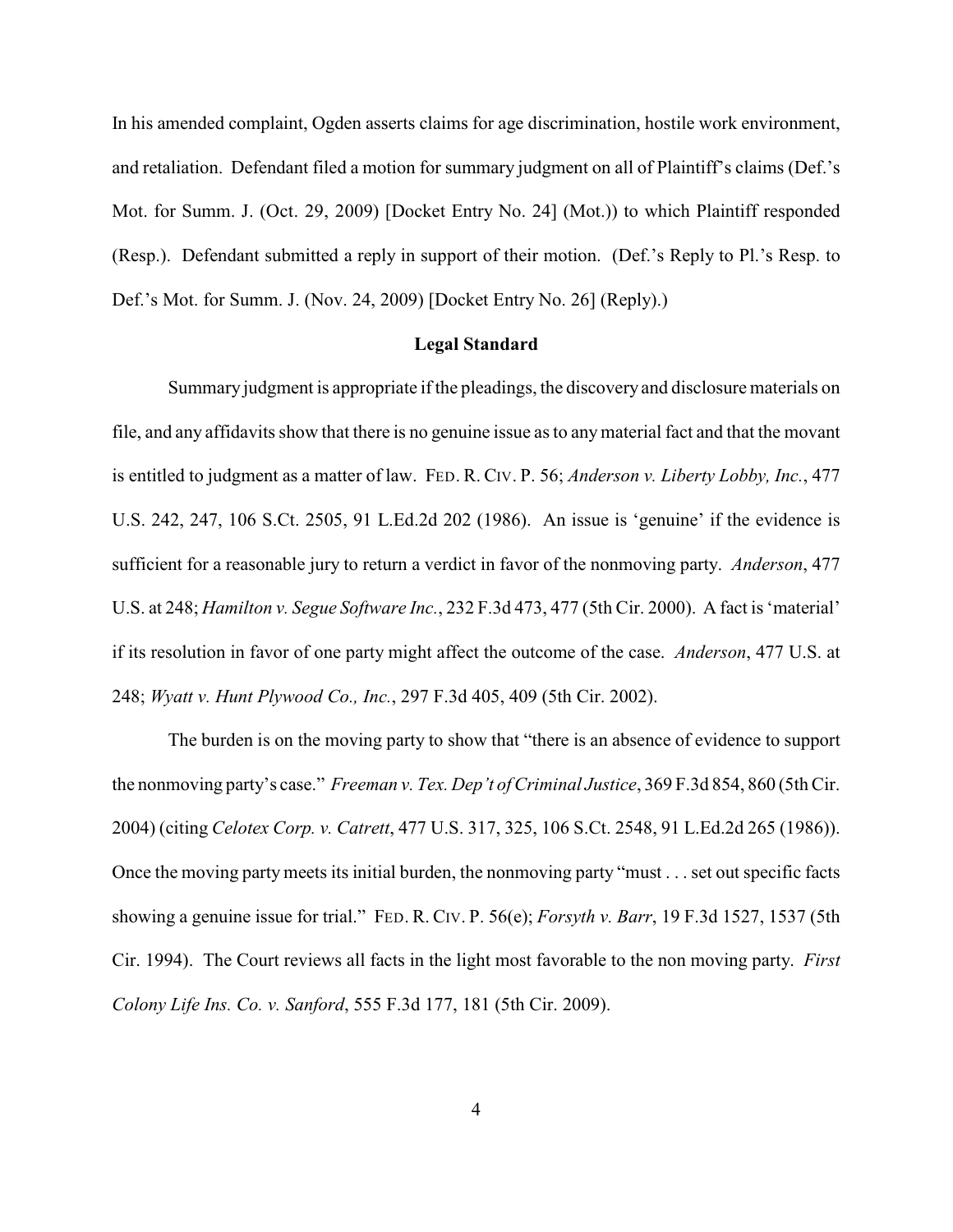#### **Analysis**

#### *A. Retaliation*

To establish a claim for retaliation, the plaintiff must show that (1) the employee engaged in a protected activity, (2) the employer took adverse action against the employee, and (3) a causal connection exists between the protected activity and the adverse employment action. *McCoy v. City of Shreveport*, 492 F.3d 551, 556–57 (5th Cir. 2007).

If the plaintiff makes a prima facie showing, the burden then shifts to the employer to articulate a legitimate . . . non-retaliatory reason for its employment action. If the employer meets this burden of production, the plaintiff then bears the burden of proving that the employer's reason is a pretext for the actual retaliatory reason.

*Aryain v. Wal-Mart Stores Tex., L.P.*, 534 F.3d 473, 483 (5th Cir. 2008) (internal quotation marks omitted). To show an adverse employment action to establish a case for retaliation, "a plaintiff must show that a reasonable employee would have found the challenged action materially adverse, which in this context means it well might have dissuaded a reasonable worker from making or supporting a charge of discrimination." *Burlington N. & Santa Fe Ry. Co. v. White*, 548 U.S. 53, 68, 126 S.Ct. 2405, 165 L.Ed.2d 345 (2006). The allegedly adverse event must be "material" because "it is important to separate significant harm from trivial harms." *Id.*

Denial of leave can be an adverse employment action for purposes of Title VII retaliation claims if the denial is substantial. *Mota v. Univ. of Tex. Houston Health Sci. Ctr.*, 261 F.3d 512 (5th Cir. 2001). In *Mota v. University of Texas Houston Health Science Center*, the plaintiff requested and was denied six months of paid leave and an extension of unpaid leave. *Id.* at 521–22. However, certain restrictions on leave do not constitute adverse employment actions. *See Gregory v. Tex. Youth Comm'n*, 45 Fed. App'x 323 (5th Cir. 2002) (noting that plaintiff was not denied the credit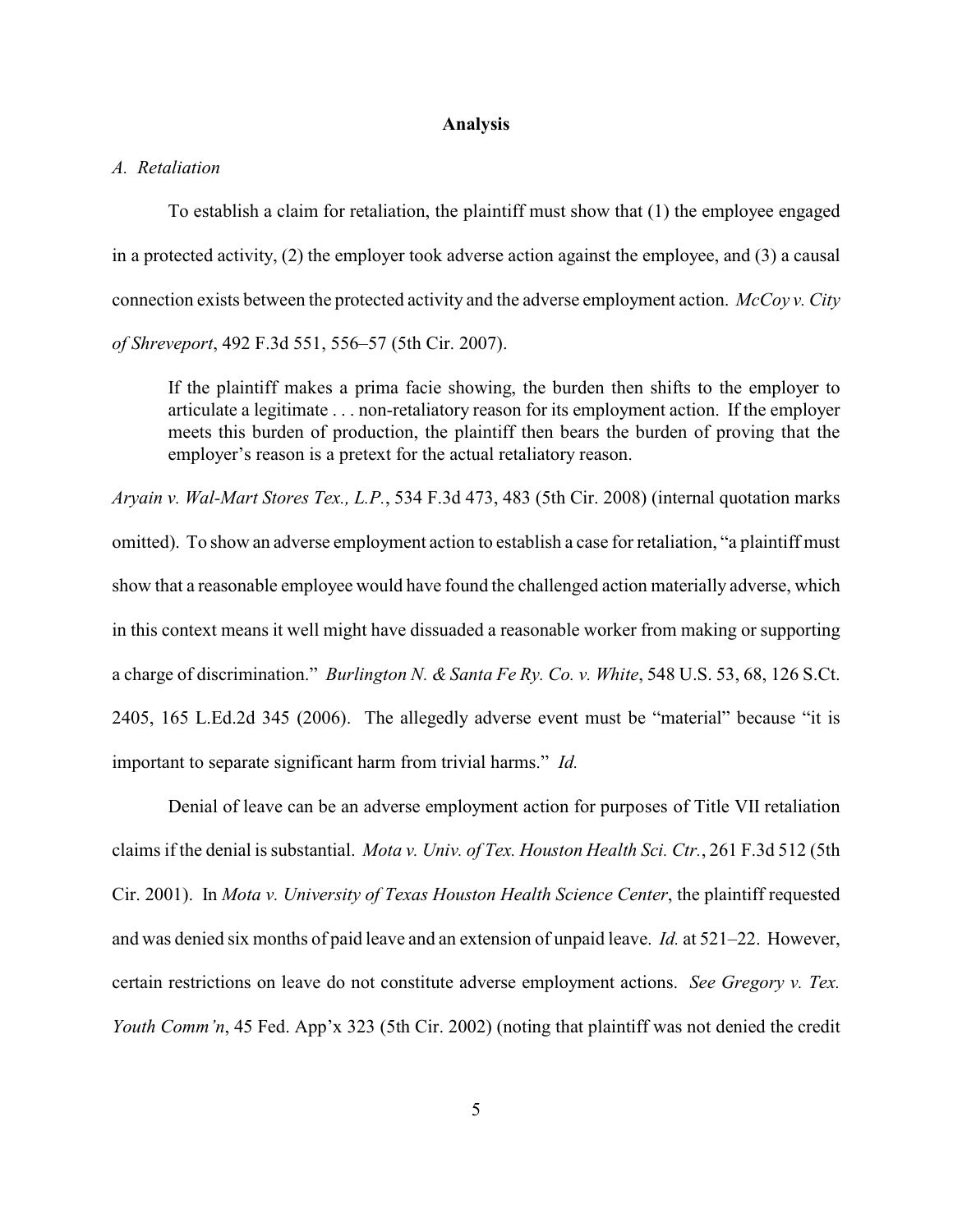of his annual vacation leave balance but was "merely restricted in the use of that leave on a day-byday basis);*see also Allen v. Potter*, 115 Fed. App'x 854, 861 (7th Cir. 2004) (stating that "any denial of leave properly is characterized as a denial of the precise leave dates that [the plaintiff] had requested and not a denial of the ability to use her allotted leave time" and that four denials in one year and one in each of three years was "a mere inconvenience"). In this case, assuming that the Postal Service's actions amounted to a denial of leave, the denial does not present an adverse employment action. Ogden was denied one request for leave, and there is no indication that he lost credit for that time. In addition, the Postal Service granted all but one of his requests for leave. Such a denial is properly characterized as a denial of the precise time for leave that Ogden had requested and not a denial of the ability to use his allotted leave time. Furthermore, the Postal Service granted a subsequent request for leave so that Ogden could tend to the dental issue related to the basis for Ogden's initially-denied request for leave. Consequently, Ogden cannot establish a prima facie case for retaliation based on the Postal Service's denial of his request for sick leave.

In addition, the letter of warning issued by the Postal Service to Ogden does not constitute an adverse employment action. *See DeHart v. Baker Hughes Oilfield Operations, Inc.*, 214 Fed. App'x 437, 442 (5th Cir. 2007). Under the facts presented, the rescinded written warning would not have dissuaded a reasonable worker from making or supporting a charge of discrimination. Even if the letter were still part of Ogden's personnel file, there was a colorable ground for the warning: Ogden's returning to the postal station prior to delivering all of his mail. However, even if the basis for issuing the letter was itself a retaliatory action, the November 3, 2005, warning did not in fact dissuade a charge of discrimination, given that Ogden subsequently filed his charge of discrimination.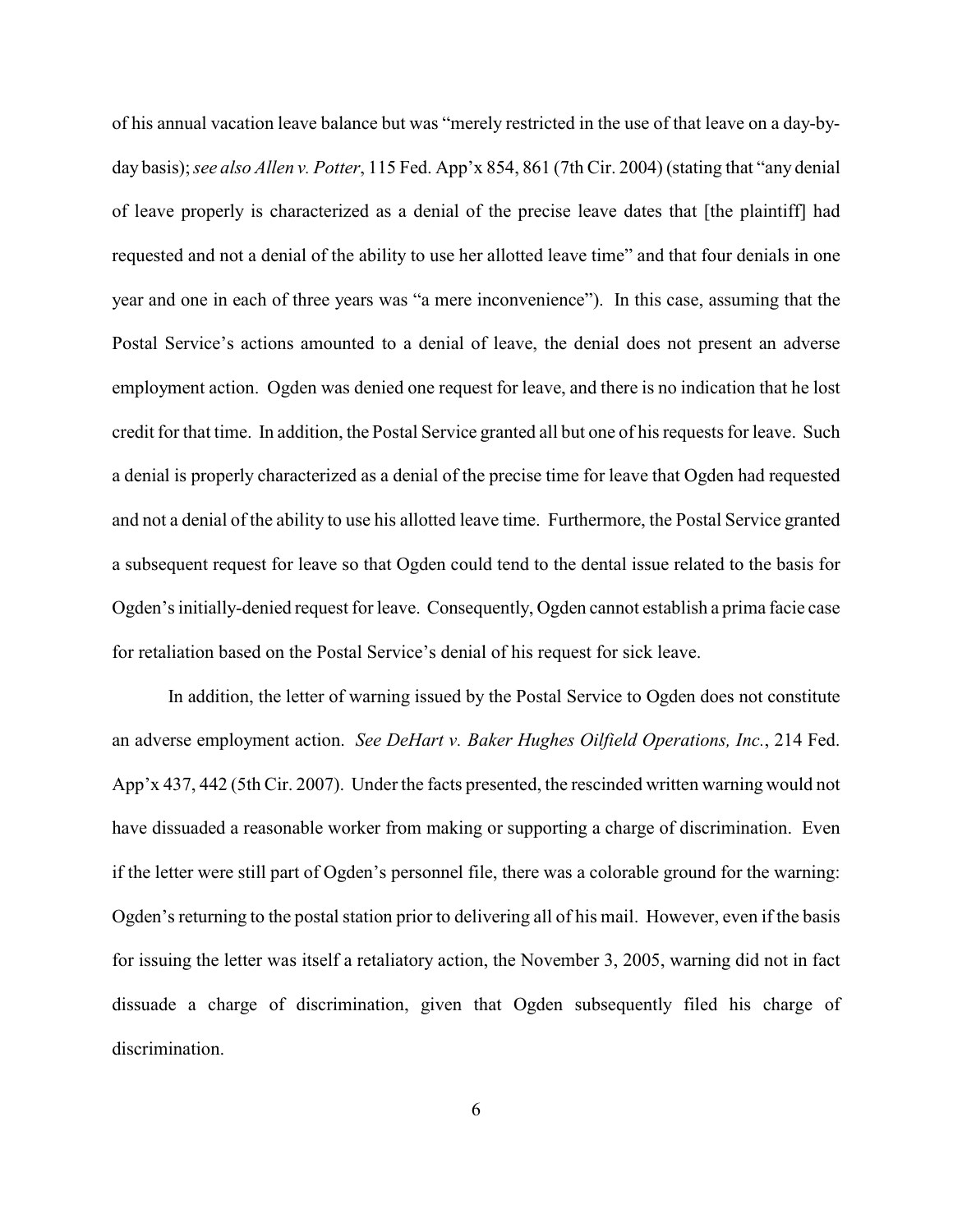Ogden's claim for retaliation based on the denial of his request for auxiliary assistance to work an eight-hour workday does not establish that the denial of such a request constitutes an adverse employment action. Although not fully briefed and for the sake of analysis on summary judgment, it would seem that providing an employee with work beyond the scheduled eight-hour workday and then denying a request for auxiliary assistance would dissuade a reasonable worker from making a claim for discrimination. Ogden asserts that he engaged in the protected activity of filing previous Equal Employment Opportunity complaints against his supervisor, he was denied his request for auxiliary assistance, and that the denial of his request was based on his EEO complaints against his supervisor. This establishes a prima facie case for retaliation.

To show a non-retaliatory reason for the Postal Service's action, Potter asserts that Postal Service management uses a computer formula to evaluate whether a letter carrier's route is overburdened and whether to grant a request for auxiliary assistance. It is further noted that the letter carriers at the Valley Hi station contend that their routes are overburdened, which would mean that the existence of an overburdened route is systemic rather than unique to Ogden's route. The Postal Service's burden is one of production, which it has met. The Postal Service has presented a nonretaliatory reason for its denial of Ogden's request for auxiliary assistance.

With the defendant meeting its burden of production, Ogden must now demonstrate that the Postal Service's proffered reason is not true but instead is a pretext for the real retaliatory purpose. "To carry this burden, the plaintiff must rebut each nondiscriminatory or nonretaliatory reason articulated by the employer." *McCoy*, 492 F.3d at 557. Ogden responds with the conclusory statement that "but for his prior EEO activity[,] Mr. Page would . . . have granted his request to work an eight-hour day." (Resp. at 12.) This declaration is insufficient to rebut the Postal Service's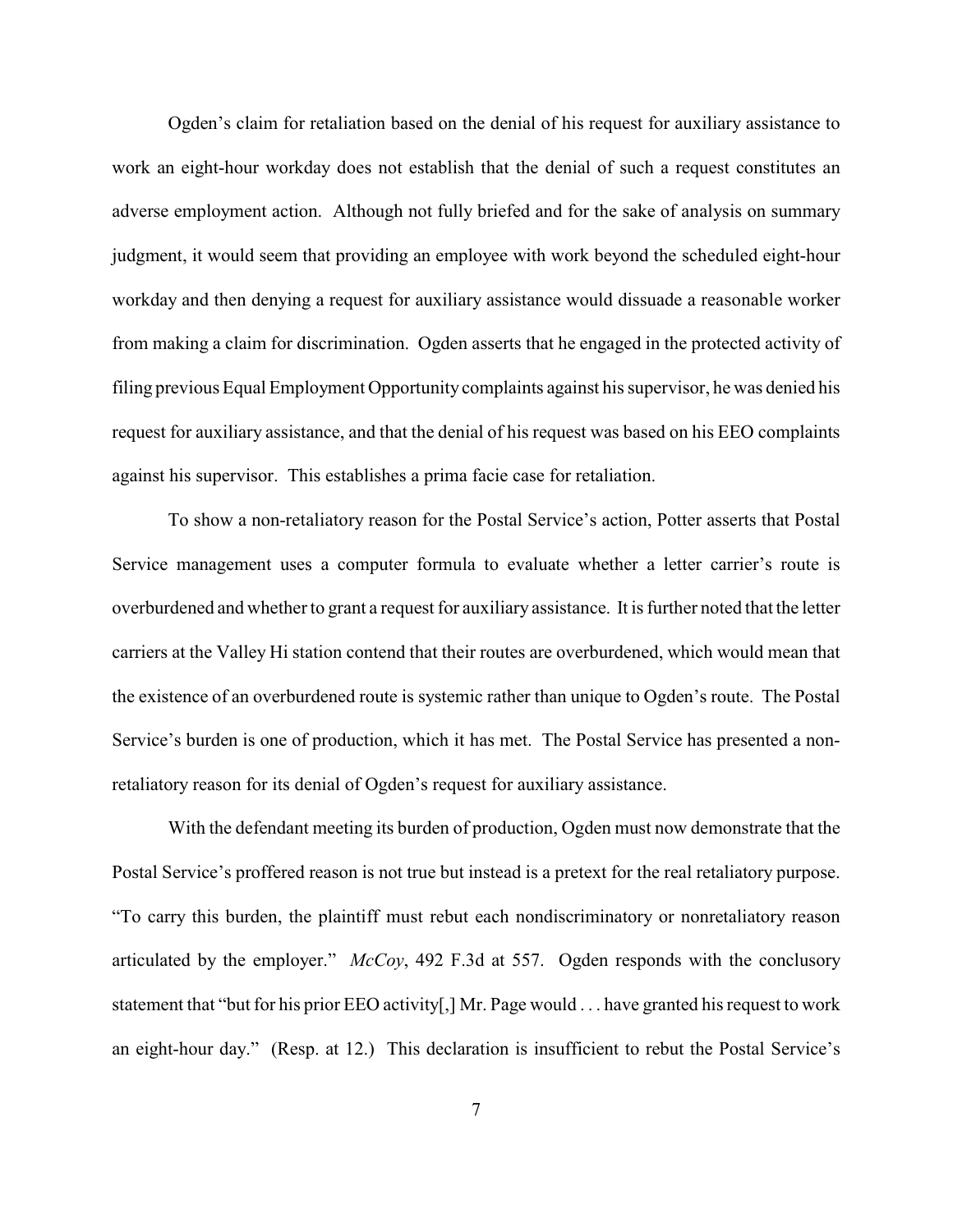contention that it bases decisions regarding overburdened carrier routes on its computerized system. Ogden points to no testimony nor does he present any evidence to demonstrate that his supervisor had discretion to grant auxiliary assistance in light of the Postal Service's reliance on its computer system. Furthermore, Ogden does not counter the contention that most carriers at that station feel their routes are overburdened nor does he show how the denial of his request differed from the circumstances surrounding other employees in an attempt to demonstrate how his supervisor singled him out in denying his request for auxiliary assistance. Without any evidence to specifically rebut the Postal Service's non-retaliatory basis for denying Ogden's request, Ogden is unable to pursue his claim for retaliation.

#### *B. Age Discrimination*

Pursuant to the Age Discrimination Employment Act (ADEA), it is unlawful for an employer to "discriminate against any individual with respect to his compensation, terms, conditions, or privileges of employment, because of such individual's age." 29 U.S.C.  $\S$  623(a)(1). To prove an ADEA claim, "[a] plaintiff must prove by a preponderance of the evidence . . . that age was the 'but for' cause of the challenged employer decision." *Gross v. FBL Fin. Servs. Inc.*, 129 S.Ct. 2343, 2351, 174 L.Ed.2d 119 (2009). The plaintiff may present a case for discrimination by direct or circumstantial evidence, or both. *Sandstad v. CB Richard Ellis, Inc.*, 309 F.3d 893, 896 (5th Cir. 2002). The Fifth Circuit Court of Appeals has stated:

If the plaintiff produces direct evidence that discriminatory animus played a role in the decision at issue, the burden of persuasion shifts to the defendant, who must prove that it would have taken the same action regardless of discriminatory animus. If the plaintiff produces only circumstantial evidence of discrimination, the burden-shifting analysis set forth in *McDonnell Douglas Corp. v. Green* guides our inquiry.

*Id.* (citation omitted). Under the framework established by *McDonnell Douglas Corp. v. Green*, the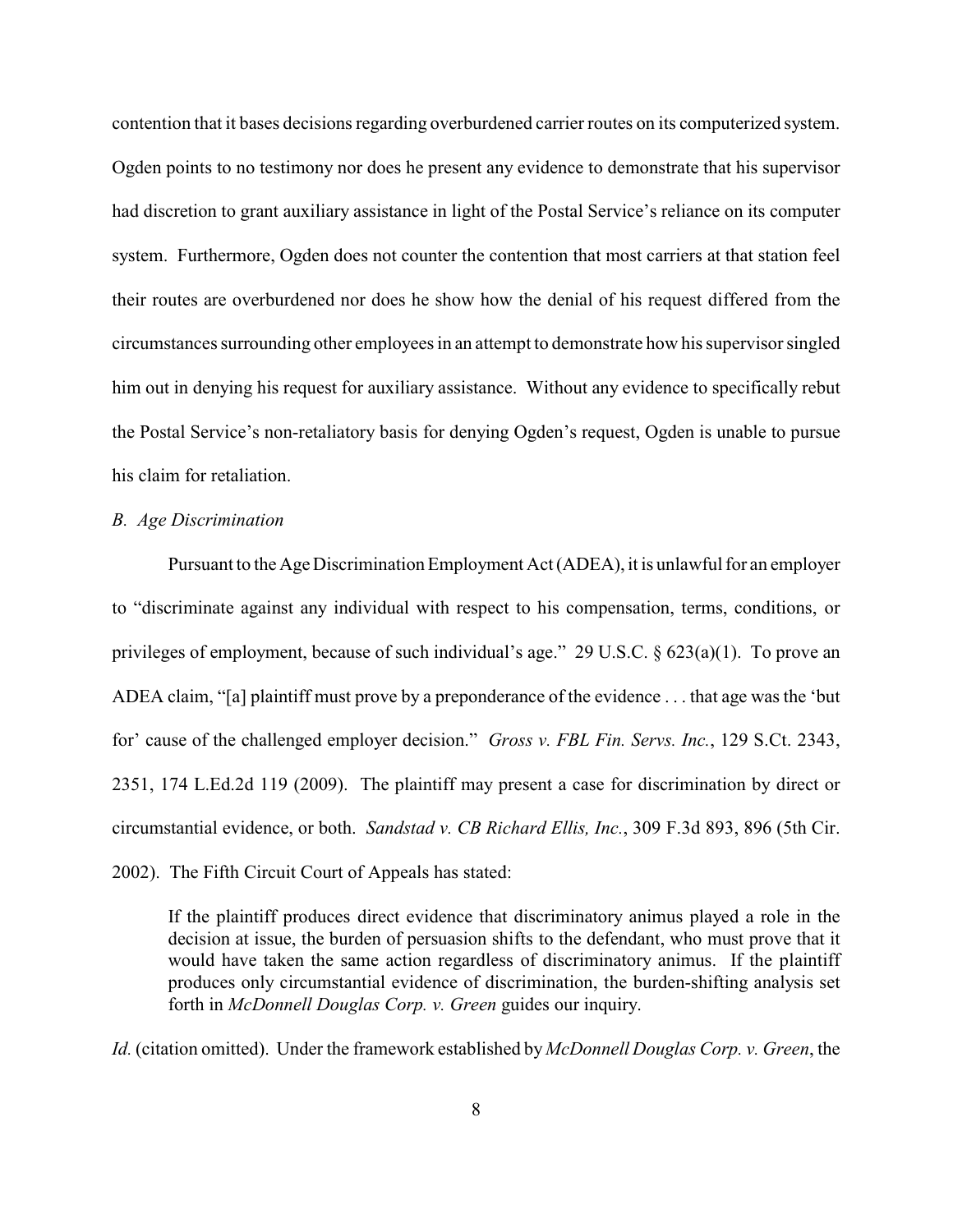initial burden to prove a prima facie case of discrimination falls upon the plaintiff. *McDonnell Douglas Corp. v. Green*, 411 U.S. 792, 802, 93 S.Ct. 1817, 36 L.Ed.2d 668 (1973). In general, to satisfy this requirement, a plaintiff must demonstrate the following: (1) he is a member of a protected class; (2) he possessed the required qualifications for employment in his position; (3) despite his qualifications, he suffered an adverse employment action; and (4) that a member of another class who was similarly situated was treated more favorably. *Id*.; *Okoye v. Univ. of Tex. Houston Health Sci. Ctr.*, 245 F.3d 507, 512 (5th Cir. 2001). Once a plaintiff has demonstrated a prima facie case of discrimination, the burden then shifts to the defendant to demonstrate that the disputed actions were based upon legitimate and non-discriminatory reasons. *St. Mary's Honor Ctr. v. Hicks*, 509 U.S. 502, 506–07, 113 S.Ct. 2742, 125 L.Ed.2d 407 (1993); *Okoye*, 245 F.3d at 512. Finally, if the defendant produces such reasons, the burden shifts back to the plaintiff to demonstrate that said reasons were merely pretexts for discrimination. *McDonnell Douglas*, 411 U.S. at 804; *Okoye*, 245 F.3d at 512.

Here, Ogden does not present direct evidence of discrimination. Ogden's assertions, if true, would present a circumstantial case for discrimination. As a result, the Court will evaluate this case under the framework established in *McDonnell Douglas*. Defendant moves the Court to grant summary judgment on his behalf, arguing that Ogden cannot establish that he suffered an adverse employment action. (Mot. at 13–16.) Ogden's inability to show that he suffered an adverse employment action would mean that he is unable to establish a prima facie case of discrimination. In this Circuit, "[a]dverse employment actions include only ultimate employment decisions such as hiring, granting leave, discharging, promoting, or compensating." *McCoy v. City of Shreveport*, 492 F.3d 551, 559 (5th Cir. 2007).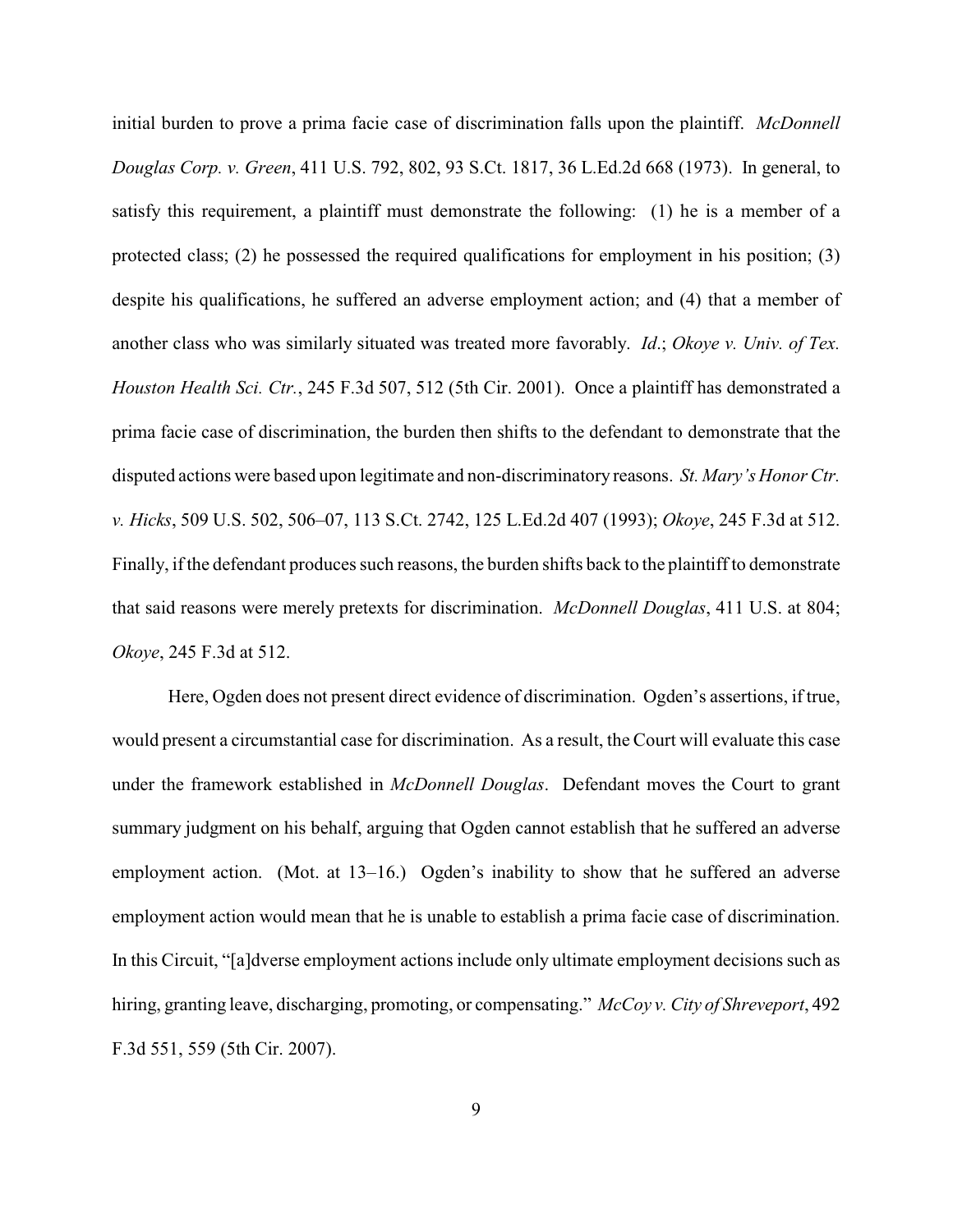As the Court has previously noted, the denial of Ogden's request for sick leave was not an adverse employment action. The dispute arises over Ogden's request for sick leave on one occasion, which was arguably denied by his supervisor, and a request for auxiliary assistance, which his supervisor denied. Ogden has accumulated a sick leave balance of more than 1,200 hours. The Postal Service did not deny Ogden a portion of his sick leave; they merely denied his use of sick leave on a particular day. Notably, the Postal Service approved a subsequent request for sick leave during business hours so that he could tend to his dental issues. Furthermore, with the exception of the denial of Ogden's request on October 13, 2005, the Postal Service has granted all of Ogden's requests for sick leave between 2000 and 2006. As a result, Ogden has not shown that the denial of his sick leave on October 13, 2005, constituted an adverse employment action because it is not an ultimate employment decision.

Moreover, the Postal Service's denial of Ogden's request for auxiliary assistance likewise does not constitute an adverse employment action because it is not an ultimate employment decision. Even if it did, Ogden fails to establish how the denial for auxiliary assistance constituted a right that the Postal Service denied him. Plaintiff has presented no evidence that the single isolated denial for auxiliary assistance—or the isolated denial for sick leave—constituted age discrimination. He does not establish how age was the "but for" cause of the challenged employer decision and cannot show it by a preponderance ofthe evidence. Consequently, Ogden is unable to establish a prima facie case for age discrimination based on the Postal Service's denials of his request.

Ogden is also unable to establish that the letter of warning he received on November 3, 2005, constitutes an adverse employment action. "[I]nterlocutory or mediate decisions that might lead to ultimate decisions" do not qualify as adverse employment actions. *Belcher v. Roche*, No. SA-00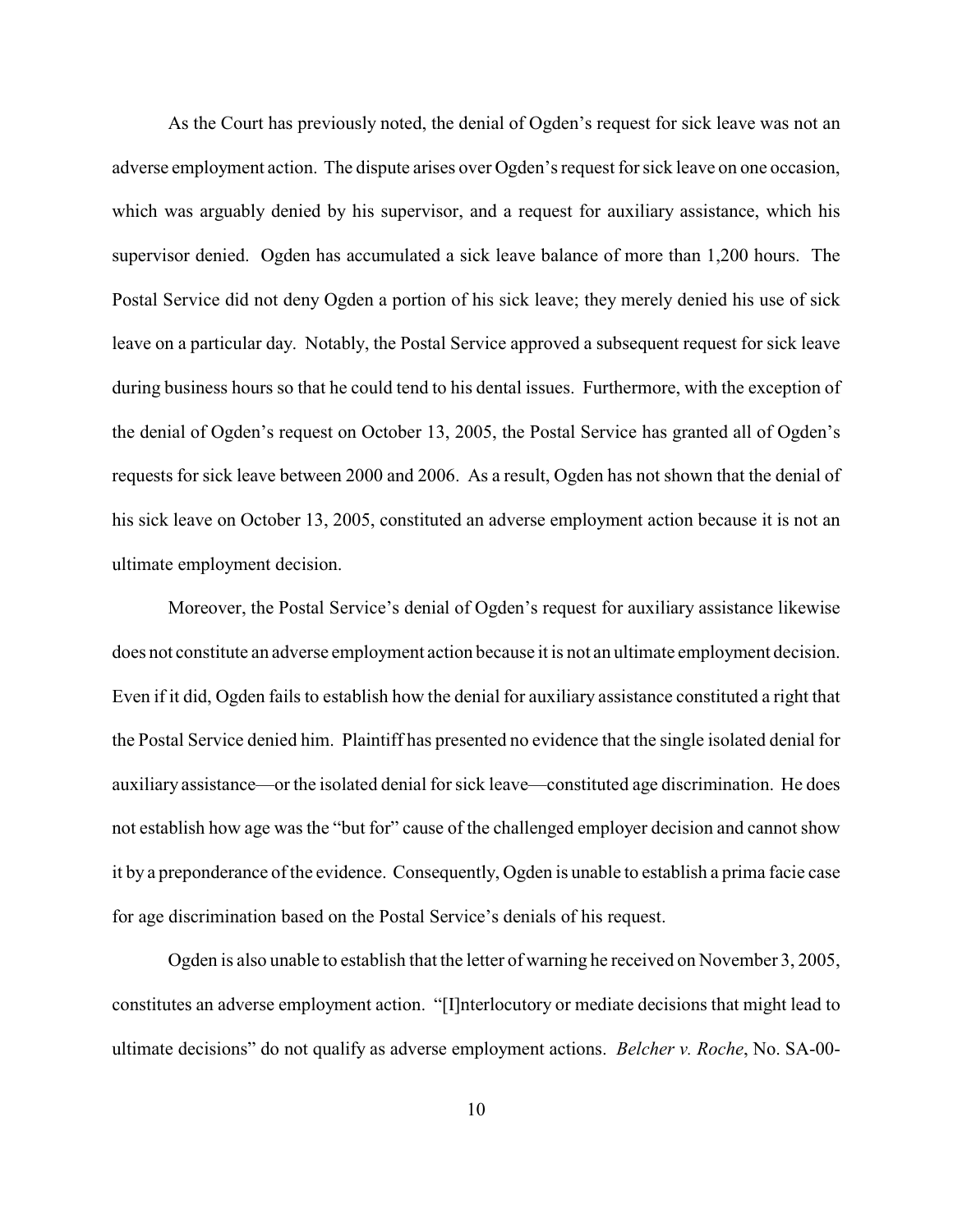CA-1052-OG, 2002 WL 31374658, at \*5 (W.D. Tex. Sept. 30, 2000). Written admonishments do not constitute ultimate employment actions. *Preston v. Tex. Dept. of Family & Protective Servs.*, No. 06-20752, 2007 WL 462000, at \*3 (5th Cir. Feb. 7, 2007). Here, Ogden received a letter of warning, which is not an adverse employment action. Moreover, the Postal Service removed that letter of warning from Ogden's personnel file. Ogden is therefore unable to establish a claim for age discrimination based on the letter of warning since he cannot establish that he suffered an adverse employment action by receiving a letter of warning, much less a letter of warning that his employer withdrew from his employment file.

### *Hostile Work Environment*

To prevail on a claim for hostile work environment, a plaintiff must prove: (1) that the employee belongs to a protected class; (2) that the employee was subject to unwelcome harassment; (3) that the harassment was based on the employee being a member of the protected class; and (4) that the harassment affected a term, condition, or privilege of employment. *Stewart v. Miss. Transp. Comm'n*, 586 F.3d 321, 330 (5th Cir. 2009). To establish the fourth element, the plaintiff must subjectively perceive the harassment as sufficiently severe or pervasive, and this subjective perception must be objectively reasonable. *Frank v. Xerox Corp.*, 347 F.3d 130, 138 (5th Cir. 2003) (citing *Harris v. Forklift Sys., Inc.*, 510 U.S. 17, 114 S.Ct. 367, 126 L.Ed.2d 295 (1993)). In determining whether a working environment is abusive, a court must consider the frequency of the discriminatory conduct, its severity, whether it is physically threatening or humiliating, or a mere offensive utterance, and whether it unreasonably interferes with an employee's work performance. *Lindsey v. Chevron USA Inc.*, 51 Fed. App'x 929 (5th Cir. 2002). The Court will look at the totality of the circumstances to determine if the harassment is severe or pervasive. *Stewart*, 586 F.3d at 330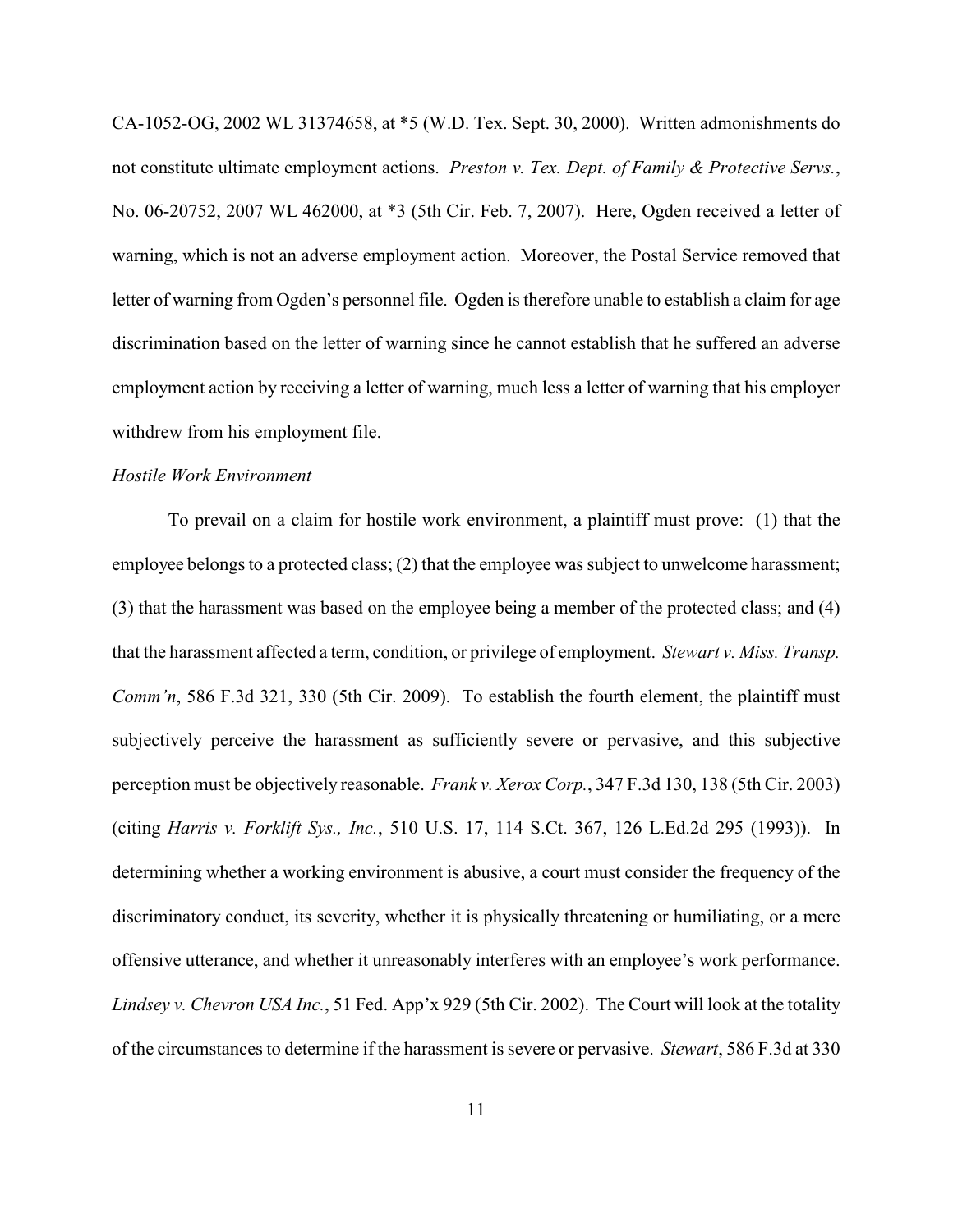(citing *Lauderdale v. Tex. Dep't of Criminal Justice, Institutional Div.*, 512 F.3d 157, 163 (5th Cir. 2007)).

In his complaint, Ogden states that his allegations concerning the denial of his request for sick leave, the denial of his request for auxiliary assistance, and the subsequently-rescinded letter of warning created a hostile work environment. Ogden's allegations and attached evidence do not indicate how these alleged acts of harassment are based on his age. Ogden asserts that the actions, "coupled with past actions" place him in a "constant state of emotional distress at work and at home." (Resp. ¶ 16.) Plaintiff does not identify the "past actions" nor do those past actions serve as a relevant basis for this claim. However, aside from Plaintiff's conclusory statements declaring that the conduct is severe and pervasive, he does not describe how these three incidents were sufficiently severe and pervasive to create a hostile work environment. Even if Ogden felt embarrassed by the three incidents, it is not objectively reasonable to find that these three incidents, alone or together, constituted severe and pervasive conduct. Ogden had a single request for leave denied in the context of other requests that had been granted, a request for auxiliary assistance denied in which the Postal Service relies on a computer program to estimate the length of time each carrier should spend on a route, and a letter of warning that was issued but subsequently rescinded. "Title VII was only meant to bar conduct that is so severe and pervasive that it destroys a protected classmember's opportunity to succeed in the workplace." *Shepherd v. Comptroller of Pub. Accounts of the State of Tex.*, 168 F.3d 871, 874 (5th Cir. 1999) (quoting *Weller v. Citation Oil & Gas Corp.*, 84 F.3d 191, 194 (5th Cir.1996), *cert. denied*, 519 U.S. 1055, 117 S.Ct. 682, 136 L.Ed.2d 607 (1997)) (internal quotation marks omitted). Based on a consideration of all the circumstances, the actions of the Postal Service do not constitute severe and pervasive conduct to create a hostile work